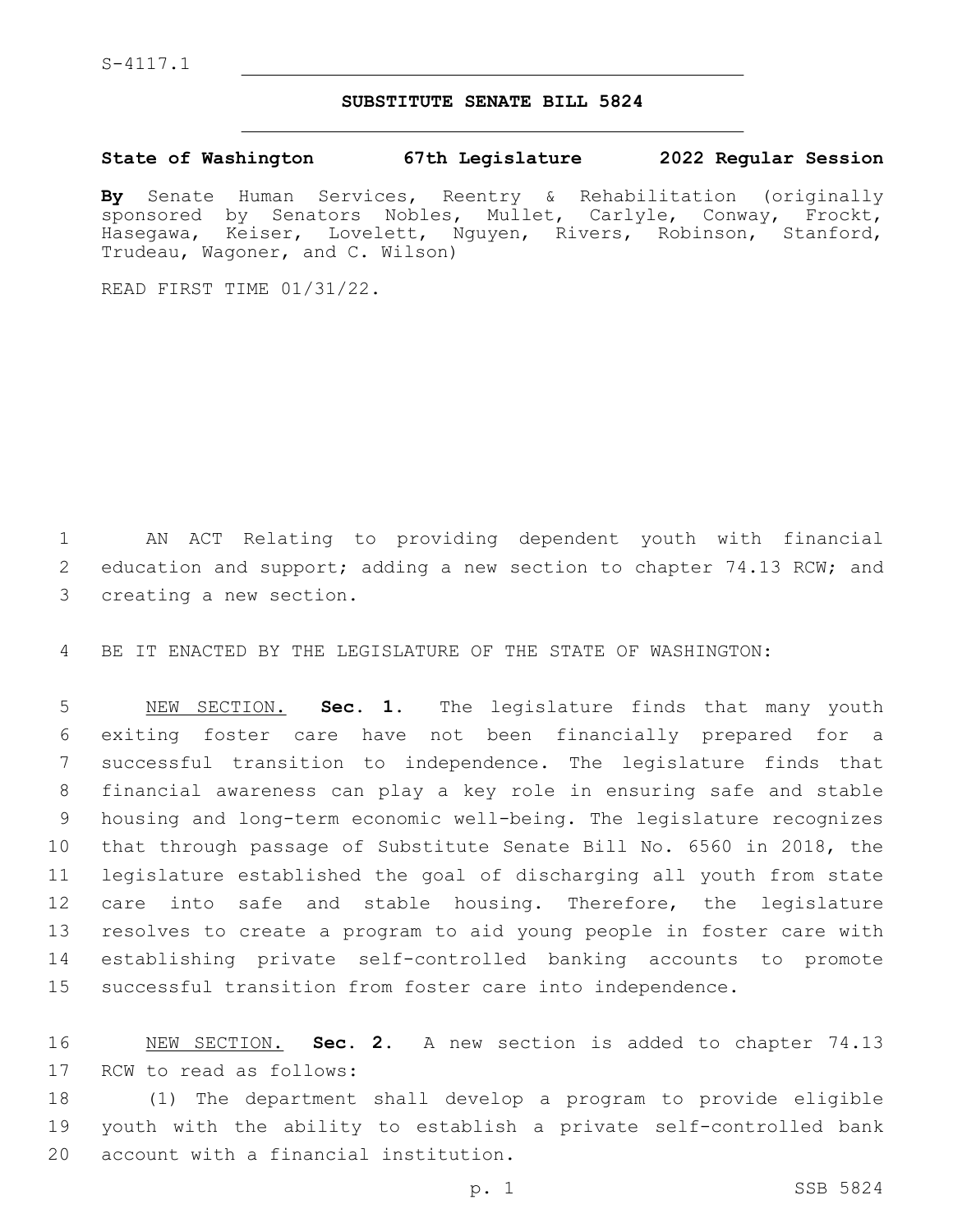(a) Caseworkers shall provide an eligible youth with the opportunity to open a private self-controlled bank account with a financial institution. If interested, the eligible youth may open the account with assistance from any supportive adult, including but not limited to: Independent living service providers, caregivers, caseworkers, kinship and other family members, attorneys, and supportive adults in the community which may include mentors, teachers, and coaches. It is the department's responsibility to ensure that every eligible youth receives information about this program beginning at age 14, and to determine whether a youth has established a private self-controlled bank account at the youth's shared planning meeting that is used to develop a transition plan, as provided for in this chapter. If it is determined that an eligible youth has not established a private self-controlled bank account at the time of the shared planning meeting, information on opening a bank account with a financial institution must be included in a 17 youth's transition plan.

 (b) The department shall deposit a minimum of \$25 per month into an eligible youth's bank account as established under this program. Eligible youth may opt out of receiving minimum deposits under this section at any time. It is the department's responsibility to inform the eligible youth about the impact that deposits could have on 23 public benefit eligibility.

(c) The program is to be fully operational by January 1, 2023.

 (d) The department shall conduct an annual electronic survey of 15 percent of eligible youth as a method of program evaluation.

 (e) An eligible youth is a dependent youth ages 14 and up, including youth in extended foster care, and remains eligible to open a bank account with the financial support of the department until the 30 dependency proceeding is dismissed.

 (2)(a) The department shall convene a group of stakeholders to develop the implementation plan of this program and to ensure statewide access to high quality, developmentally, and culturally appropriate financial education to dependent youth ages 12 and up. The stakeholders shall develop a survey for eligible youth to help determine the effectiveness of the program, including whether the eligible youth has established a self-controlled bank account. The department is encouraged to utilize existing resources readily available including those provided by the department of financial institutions, among other agencies and programs. Stakeholders shall